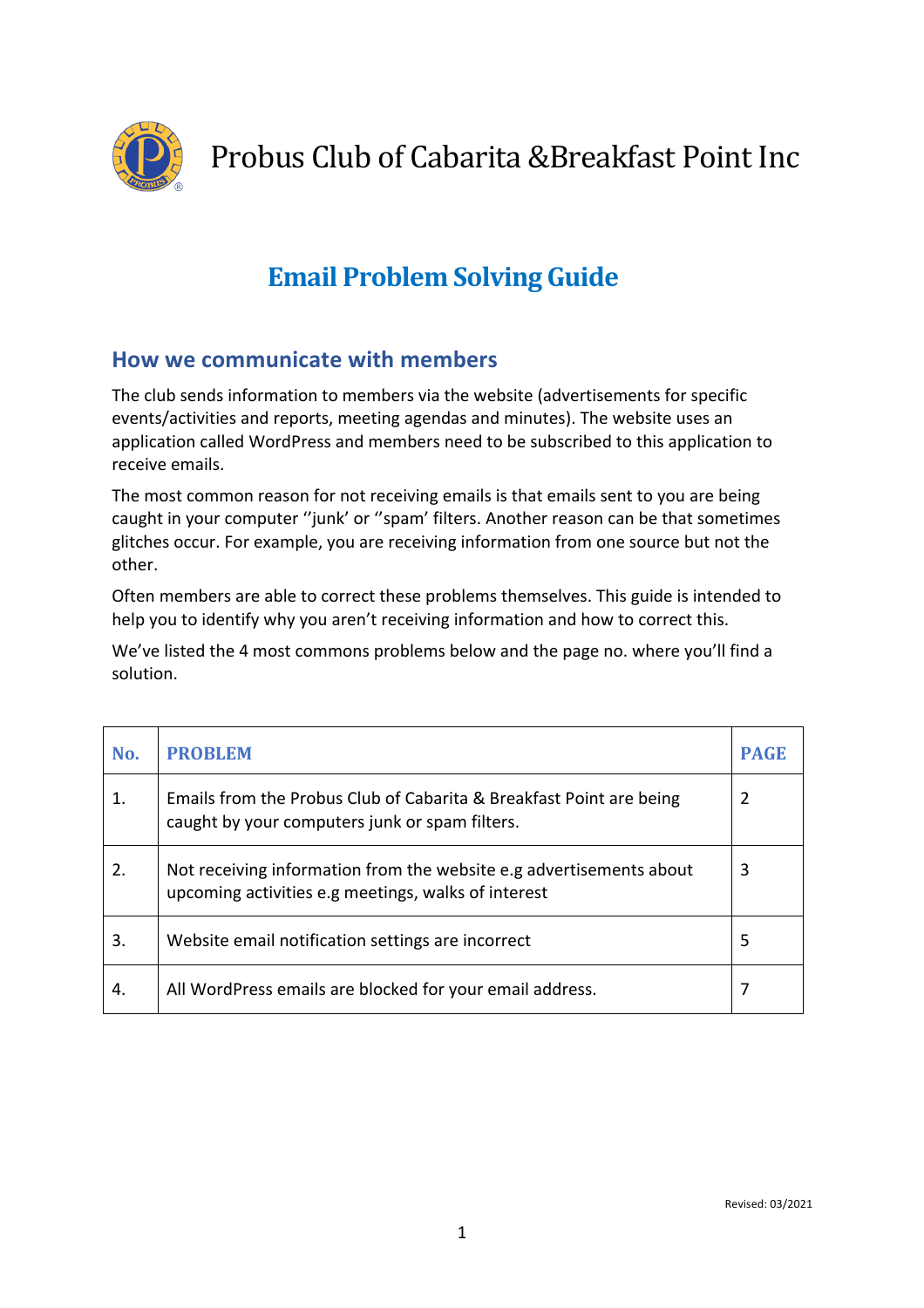## **Problem 1: Emails from the Probus Club of Cabarita & Breakfast** Point are being caught by your computers junk or spam filters.

This means that while the email is being sent to you, your computer is automatically moving it out of your inbox into your junk/spam folder. Different email programs handle this in their own way.

### **Solution**

To the right of your emails list will be a list of your email folders including inbox, sent items, outbox etc. One of these folders will be called either Junk or Spam.

1. Click on the 'junk' or 'spam' folder to see if you can locate any emails sent from "Probus Club of Cabarita & Breakfast Point Inc".

2. If you can see an email from "Probus Club of Cabarita & Breakfast Point Inc" in this folder, please right click the email and mark it as not spam or not junk.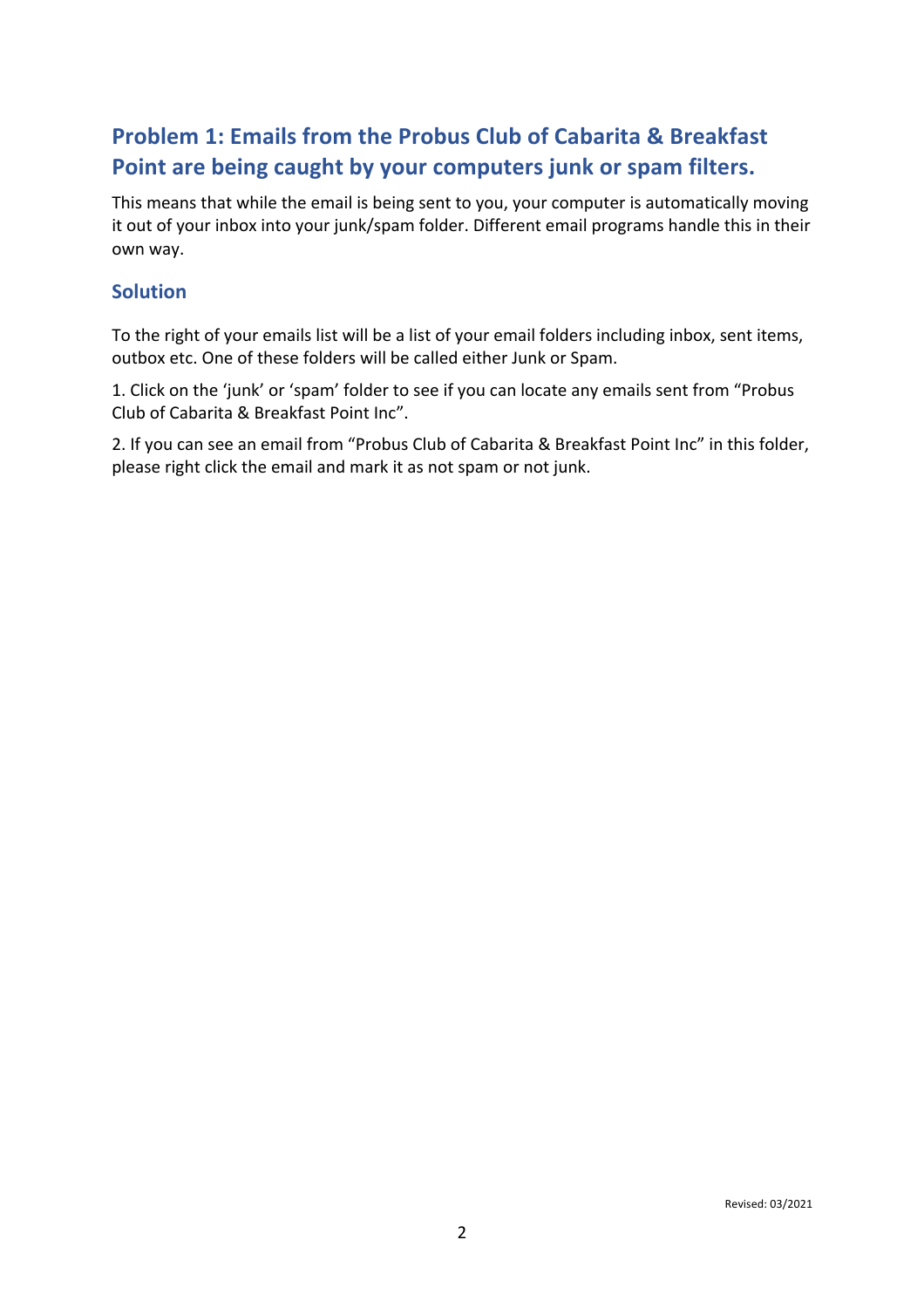# **Problem 2: Not receiving information from the website (e.g.** notification of upcoming meetings / outings e.g walks of interest

**Reason: Your email address is not subscribed to the website.** 

This can occur if a glitch occurred when you signed up or if the incorrect email address was entered.

### **Solution**

To sign up again please follow these steps:

- 1. Open up the Probus Club of Cabarita & Breakfast Point website https://probuscbp.org
- 2. Scroll to the bottom of the page

|                       | <b>FOLLOW PROBUS CLUB OF CABARITA &amp;</b><br><b>BREAKFAST POINT VIA EMAIL</b><br>Enter your email address to follow this website<br>and receive notifications of new posts by email. |                 |
|-----------------------|----------------------------------------------------------------------------------------------------------------------------------------------------------------------------------------|-----------------|
|                       | Enter your email address<br><b>FOLLOW</b>                                                                                                                                              |                 |
| Blog at WordPress.com |                                                                                                                                                                                        | and the control |

- 3. Enter your email address
- 4. Click Follow
- 5. You will receive an email from "Probus Club of Cabarita & Breakfast Point Inc" asking you to confirm your subscription

- 6. In the email click 'Confirm Follow'
- 7. This will take you to the subscription web page
- 8. Please make sure that the Delivery Frequency is set to 'Immediate' otherwise you risk not receiving emails.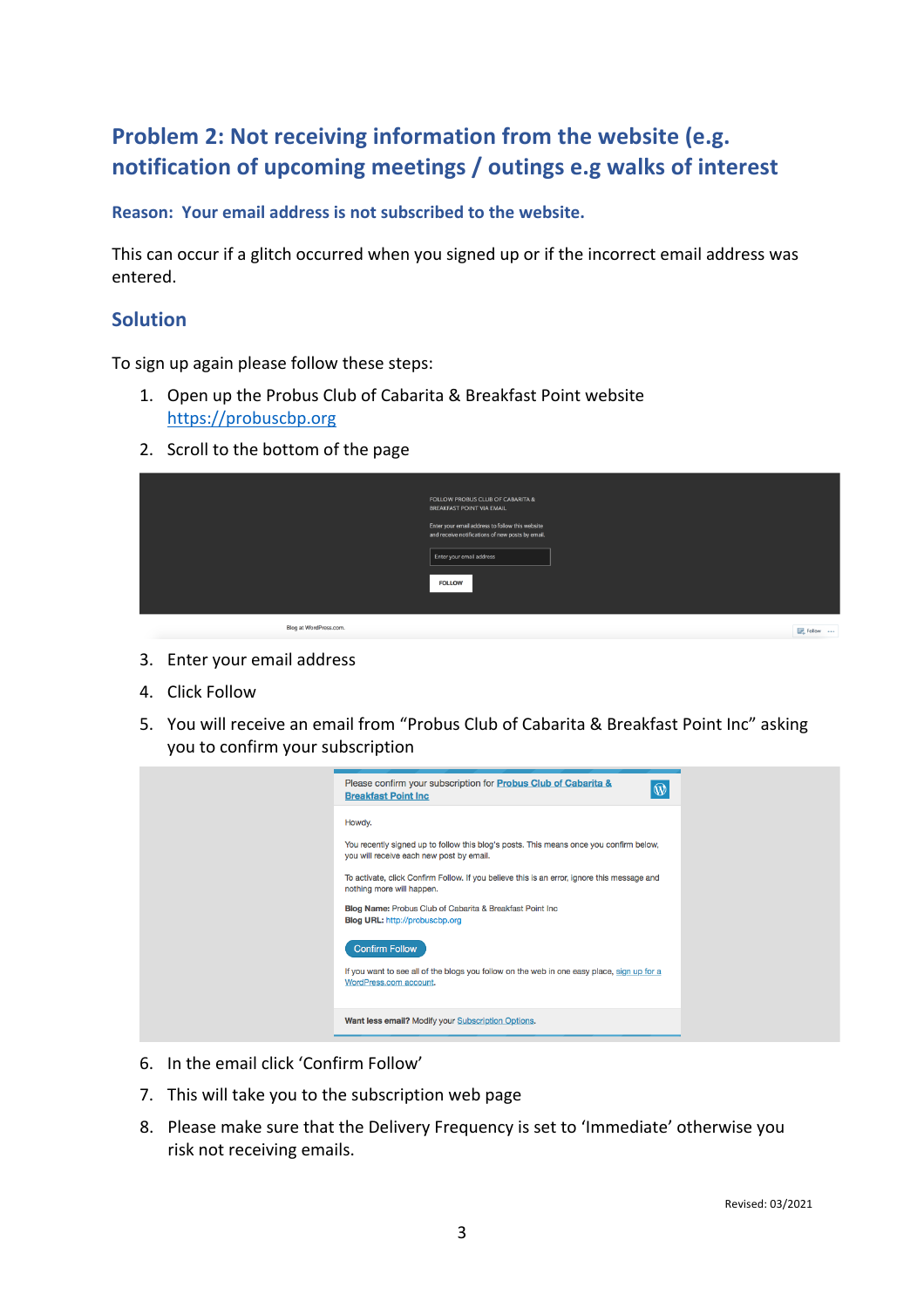## 9. Click 'Save Changes'

## 10. You will receive an email confirming your subscription

| $\circledR$<br>Subscribed to Probus Club of Cabarita & Breakfast Point Inc!                                                                                                                    |
|------------------------------------------------------------------------------------------------------------------------------------------------------------------------------------------------|
| Congratulations, you are now subscribed to the site Probus Club of Cabarita & Breakfast<br>Point Inc (http://probuscbp.org) and will receive an email notification when a new post is<br>made. |
| <b>Manage Subscriptions</b><br>Unsubscribe                                                                                                                                                     |
| Express yourself. Start a blog.                                                                                                                                                                |
| Great content you might have missed on Probus Club of Cabarita &<br><b>Breakfast Point Inc:</b><br>• Splash<br>• Outings<br>• Groups                                                           |
| Whoa, slow down with the emails!                                                                                                                                                               |
| You can change your delivery preferences in your subscription dashboard                                                                                                                        |
| How do I cancel my subscription?                                                                                                                                                               |
| • Click on the unsubscribe link at the bottom of every email<br>• Visit your subscription dashboard and unsubscribe from there                                                                 |
| <b>Trouble clicking?</b>                                                                                                                                                                       |
| Copy and paste this URL into your browser: https://subscribe.wordpress.com/?<br>key=c261e9da942b60412af3fbca3c1d3824&email=daniel%40eduphoria.com.au                                           |
| Thanks for flying with W WordPress.com                                                                                                                                                         |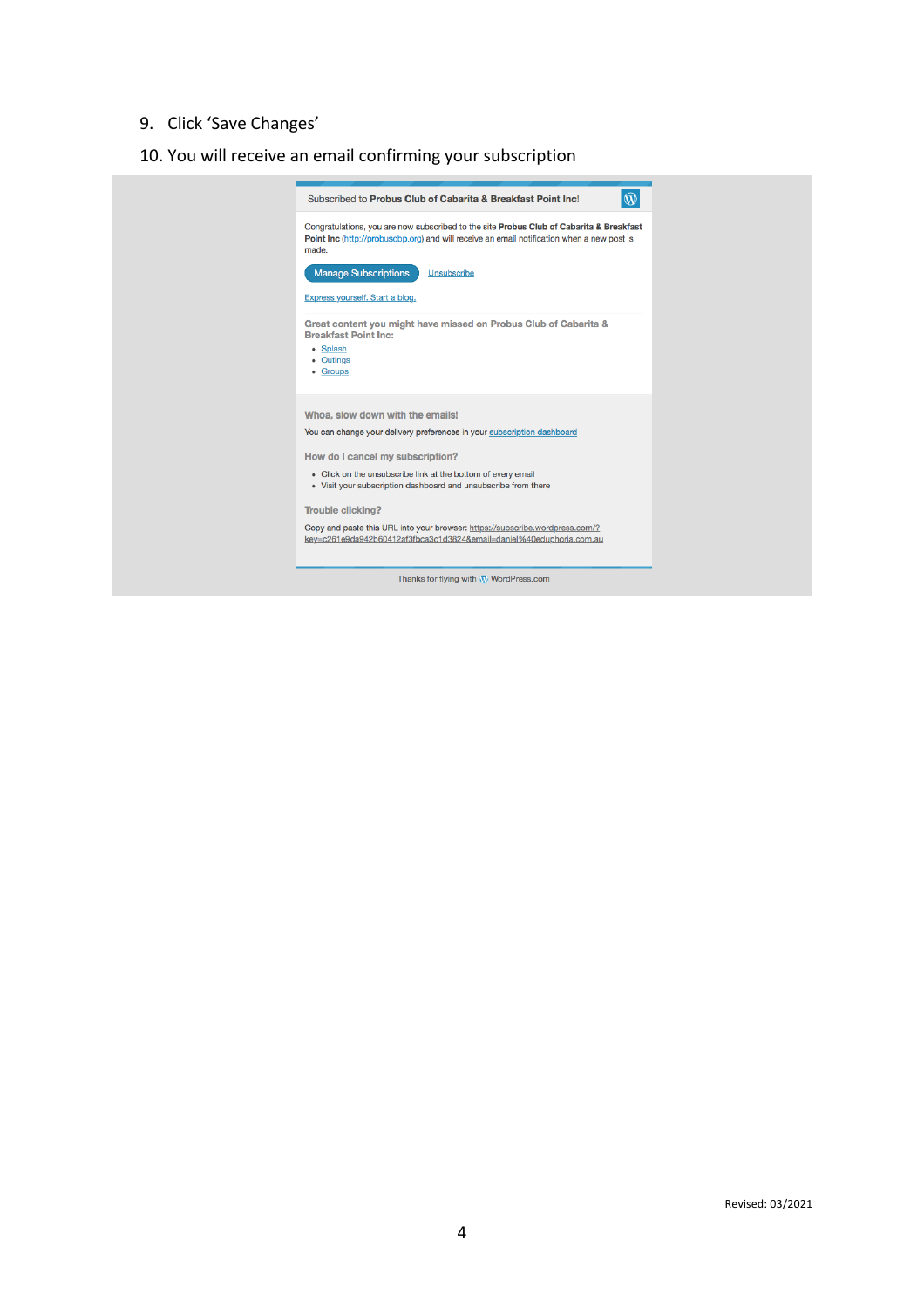### **Problem 3. Website Email notification settings are incorrect.**

If you've undertaken the steps in the solutions above, and still aren't receiving emails from the website, then this may be associated with your email address on the Probus Club of Cabarita & Breakfast Point website preventing emails from being sent to you. We are unable to change these settings due to privacy, but you can follow these steps to adjust the settings yourself:

- 1. Open up the Probus Club of Cabarita & Breakfast Point website https://probuscbp.org
- 2. Scroll to the bottom of the page.
- 3. Click the three dots at the bottom right of the site and then click manage subscriptions

| <b>FOLLOW PROBUS CLUB OF CABARITA &amp;</b><br><b>BREAKFAST POINT VIA EMAIL</b><br>Enter your email address to follow this website<br>and receive notifications of new posts by email.<br>Enter your email address<br><b>FOLLOW</b> | Probus Club of Cabarita & Brea<br>Sign up<br>Log in<br>Copy shortlink<br>Report this content<br>Manage subscriptions<br>Collapse this bar |               |
|-------------------------------------------------------------------------------------------------------------------------------------------------------------------------------------------------------------------------------------|-------------------------------------------------------------------------------------------------------------------------------------------|---------------|
| Blog at WordPress.com.                                                                                                                                                                                                              |                                                                                                                                           | Follow<br>- 1 |

#### 4. Enter your email address in the field and click Request Details

| <b>Email Subscriptions</b> |  |  |
|----------------------------|--|--|
|                            |  |  |

Subscribe to a WordPress.com site and receive updates by email. You stay in full control of all your subscriptions and can pick a delivery schedule that suits you. You don't even need to be a WordPress user.

| <b>Activate Your Subscription</b>                                                                                                                                                       | <b>Manage Your Subscriptions</b>                                                                          |
|-----------------------------------------------------------------------------------------------------------------------------------------------------------------------------------------|-----------------------------------------------------------------------------------------------------------|
| Have you received an email asking you to activate your<br>subscription? Copy and paste the full URL into your browser.<br>If you're having trouble, enter your email address in the box | Want to manage your subscriptions? Just enter your email<br>address below and we'll send you the details. |
| opposite and we'll send you details of how to manage (and<br>activate) your subscriptions.                                                                                              | <b>Request Details</b><br>Email:                                                                          |
|                                                                                                                                                                                         |                                                                                                           |
| Become a WordPress.com user and manage your subscriptions directly in your account.                                                                                                     | Sign me up                                                                                                |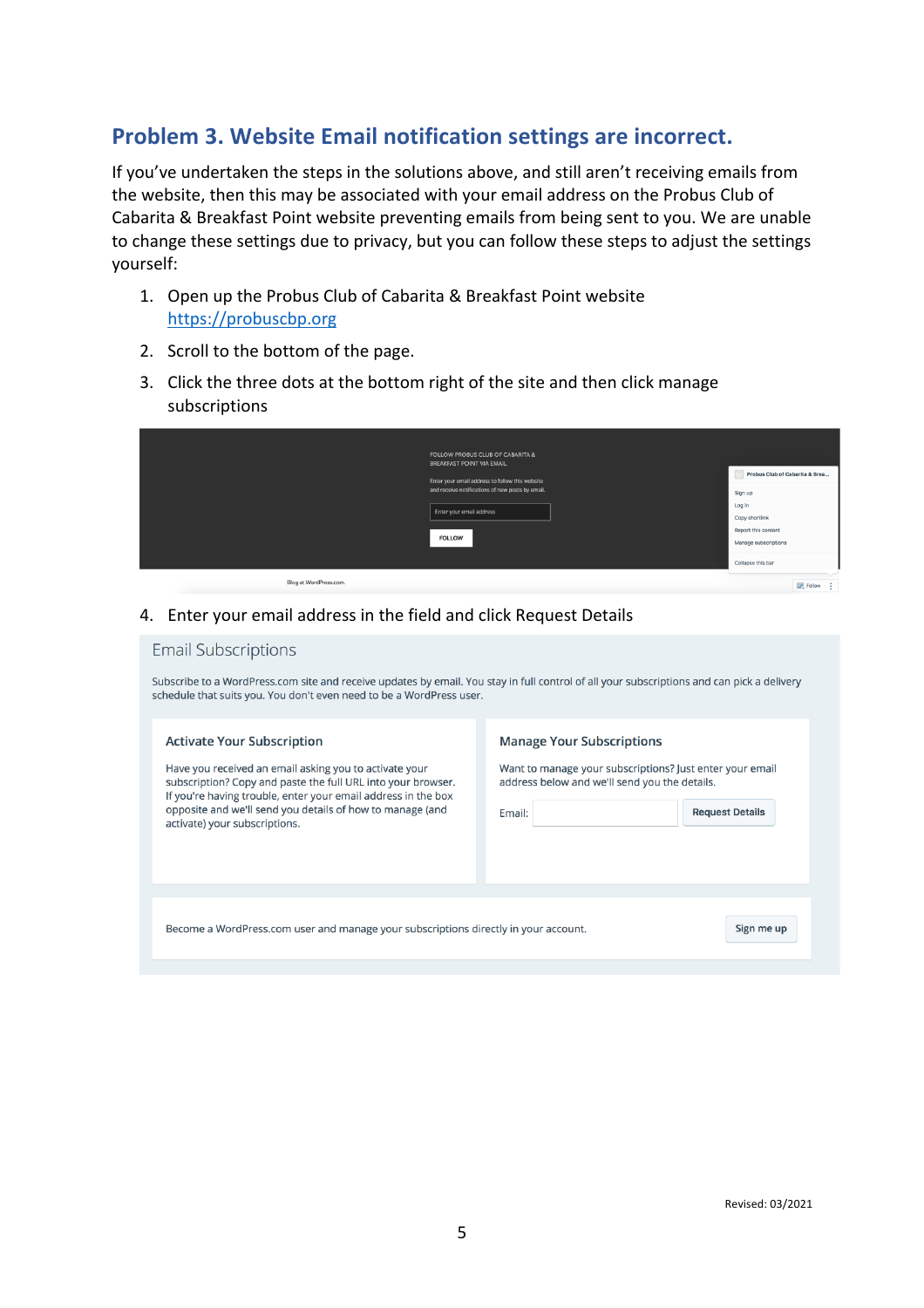### 5. WordPress.com will now send you an email with the subject [Subscribe] Your Subscription Details.

WordPress.com [Subscribe] Your Subscription Details To:

Manage your WordPress.com subscriptions by clicking this link or copying it into a browser:

https://subscribe.wordpress.com/?key=ffc38bf3d7cba0788cf3f02dfac0a0b0&email=daniel%40elementaryit.com.au



WordPress.com | Thanks for flying with WordPress.com! Manage Subscriptions | Express yourself. Start a blog.

nd paste this URL into your browser: <u>https://subscribe.wordpress.com</u>

### 6. Click the link in the email to take you to your subscription preferences

| <b>Subscription Management</b>                                                                                                                                                                                                                                                      |                           |                    |                     |
|-------------------------------------------------------------------------------------------------------------------------------------------------------------------------------------------------------------------------------------------------------------------------------------|---------------------------|--------------------|---------------------|
| Sites (1)<br>Comments (0)<br><b>Settings</b>                                                                                                                                                                                                                                        |                           |                    |                     |
| Log in to your WordPress.com account to more easily manage your subscriptions. Don't have an account? Create one here.                                                                                                                                                              |                           |                    |                     |
| This is the management page for following blogs. You will receive an email at daniel@elementaryit.com.au whenever a new post is<br>made on these sites. Unfollow a blog to stop receiving emails from that blog. Go to Settings to stop receiving all emails from<br>WordPress.com. |                           |                    |                     |
| <b>Bulk Actions <math>\vee</math></b><br><b>Apply</b>                                                                                                                                                                                                                               |                           |                    |                     |
| <b>SITE</b>                                                                                                                                                                                                                                                                         | <b>DELIVERY FREQUENCY</b> | <b>FOLLOWED ON</b> | <b>UNFOLLOW</b>     |
| Probus Club of Cabarita & Breakfast Point Inc.                                                                                                                                                                                                                                      | <b>Immediate</b>          | August 27, 2018    | <b>Unfollow</b>     |
| <b>SITE</b>                                                                                                                                                                                                                                                                         | <b>DELIVERY FREQUENCY</b> | <b>FOLLOWED ON</b> | <b>UNFOLLOW</b>     |
|                                                                                                                                                                                                                                                                                     |                           |                    | <b>Save Changes</b> |

- 7. You will see the site Probus Club of Cabarita & Breakfast Point Inc in the list
- 8. The setting to look at is the Delivery Frequency which needs to be set to Immediate.
- 9. Once this setting has been adjusted click Save Changes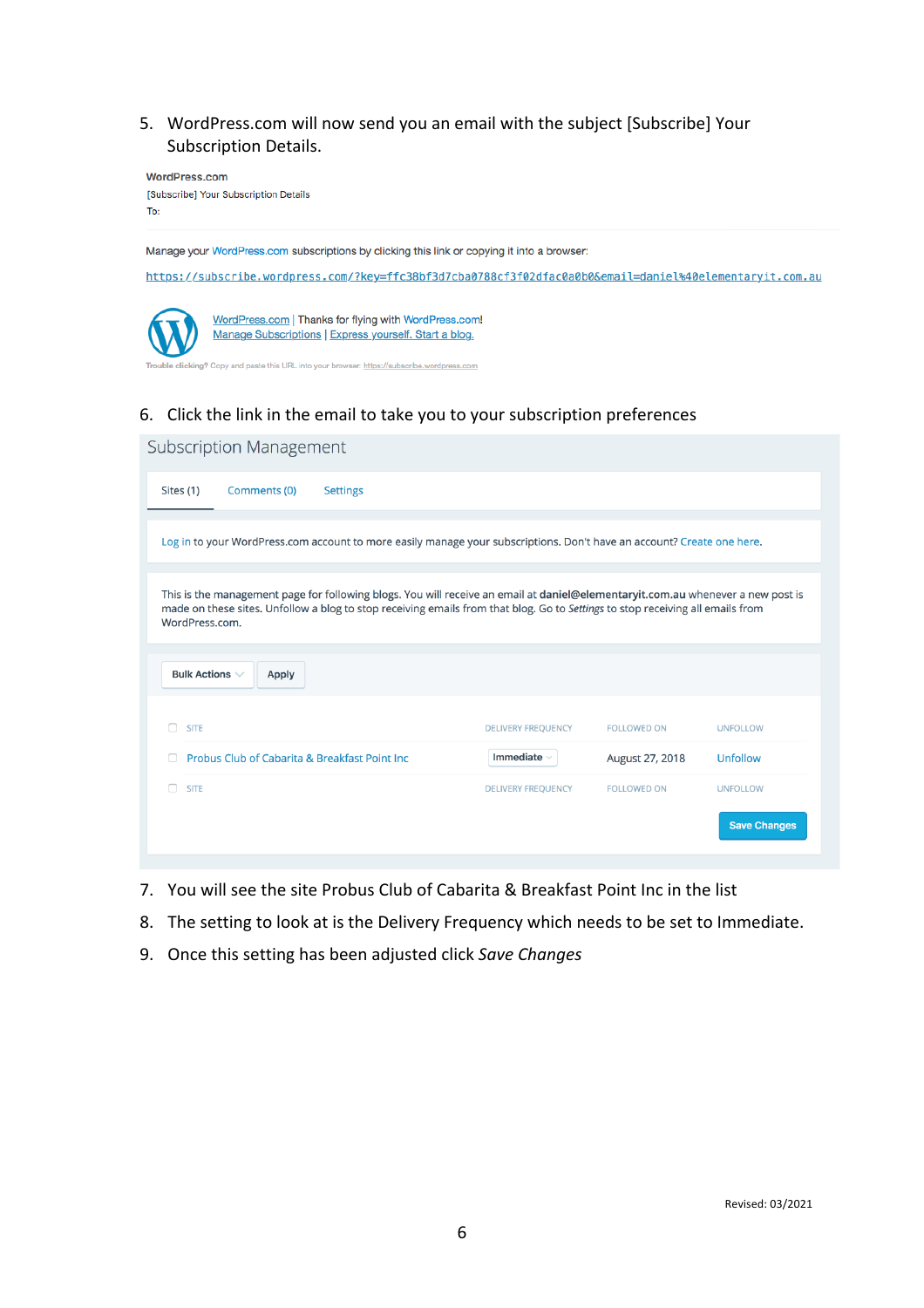# **Problem 4. All WordPress emails are blocked for your email** address.

Due to the fact that the site emails using WordPress, if you have blocked a previous WordPress site then all WordPress sites can get blocked from sending you emails. It has also been noticed that this has sometimes occurred at a domain level e.g. any emails ending with @bigpond.com. We are unable to change these settings due to privacy, but you can follow these steps to adjust the settings yourself:

- 1. Open up the Probus Club of Cabarita & Breakfast Point website https://probuscbp.org
- 2. Scroll to the bottom of the page.
- 3. Click the three dots at the bottom right of the site and then click manage subscriptions

|                        | <b>FOLLOW PROBUS CLUB OF CABARITA &amp;</b><br><b>BREAKFAST POINT VIA EMAIL</b> |                                   |
|------------------------|---------------------------------------------------------------------------------|-----------------------------------|
|                        | Enter your email address to follow this website                                 | Probus Club of Cabarita & Brea    |
|                        | and receive notifications of new posts by email.                                | Sign up                           |
|                        | Enter your email address                                                        | Log in<br>Copy shortlink          |
|                        |                                                                                 | Report this content               |
|                        | <b>FOLLOW</b>                                                                   | Manage subscriptions              |
|                        |                                                                                 | Collapse this bar                 |
| Blog at WordPress.com. |                                                                                 | <b>Contract Contract Contract</b> |

4. Enter your email address in the field and click Request Details

#### **Email Subscriptions**

Subscribe to a WordPress.com site and receive updates by email. You stay in full control of all your subscriptions and can pick a delivery schedule that suits you. You don't even need to be a WordPress user.

#### **Activate Your Subscription**

Have you received an email asking you to activate your subscription? Copy and paste the full URL into your browser. If you're having trouble, enter your email address in the box opposite and we'll send you details of how to manage (and activate) your subscriptions.

#### **Manage Your Subscriptions**

Want to manage your subscriptions? Just enter your email address below and we'll send you the details.

**Request Details** 

Sign me up

| Email: |  |
|--------|--|
|        |  |

Become a WordPress.com user and manage your subscriptions directly in your account.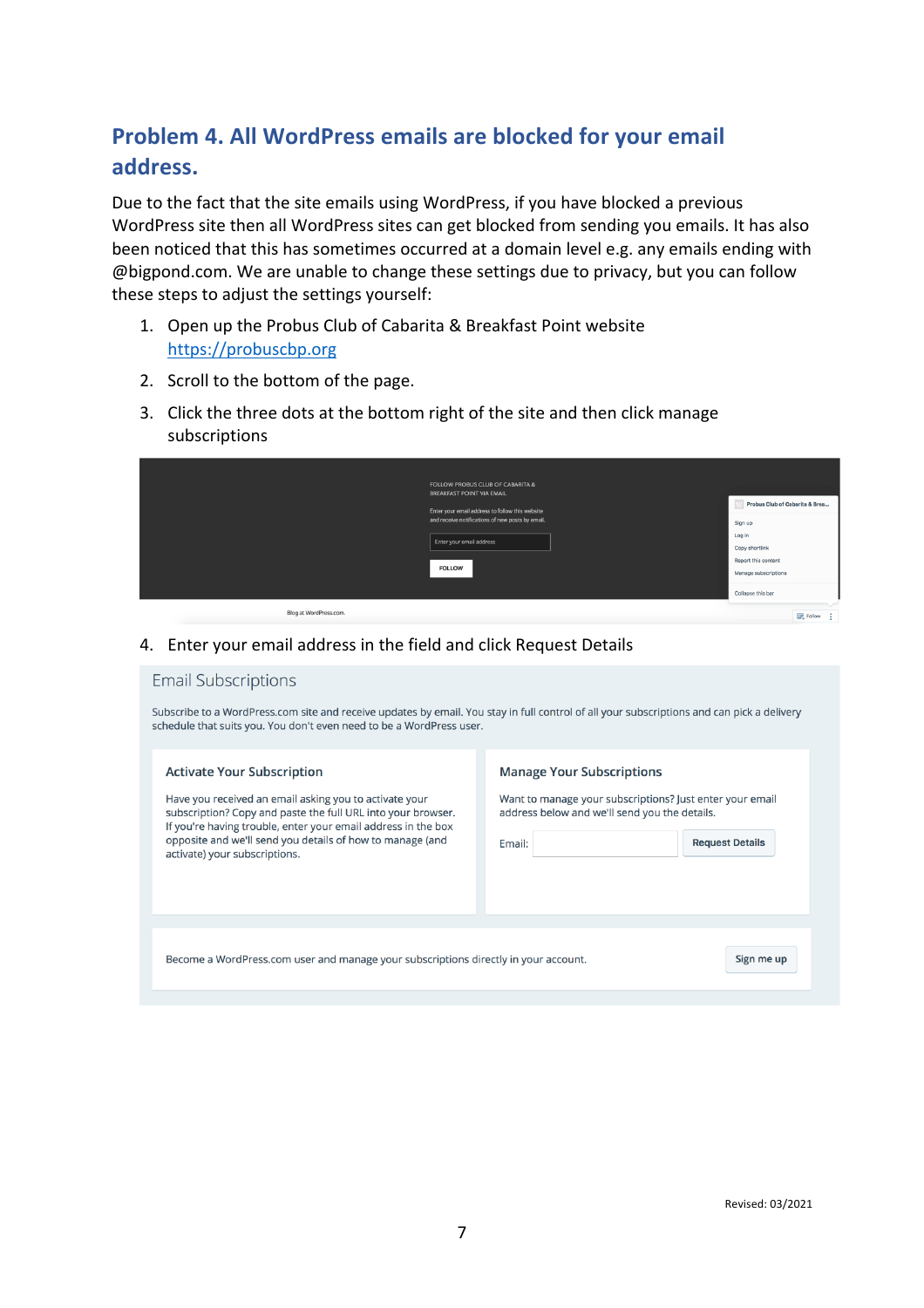5. WordPress.com will now send you an email with the subject [Subscribe] Your Subscription Details.

WordPress.com [Subscribe] Your Subscription Details To:

Manage your WordPress.com subscriptions by clicking this link or copying it into a browser:

https://subscribe.wordpress.com/?key=ffc38bf3d7cba0788cf3f02dfac0a0b0&email=daniel%40elementaryit.com.au



WordPress.com | Thanks for flying with WordPress.com! Manage Subscriptions | Express yourself. Start a blog.

nd paste this URL into your browser: <u>https://subscribe.wordpress.com</u>

### 6. Click the link in the email to take you to your subscription preferences

| Subscription Management                                                                                                                                                                                                                                                             |
|-------------------------------------------------------------------------------------------------------------------------------------------------------------------------------------------------------------------------------------------------------------------------------------|
| Comments (0)<br>Sites (0)<br><b>Settings</b>                                                                                                                                                                                                                                        |
| Log in to your WordPress.com account to more easily manage your subscriptions. Don't have an account? Create one here.                                                                                                                                                              |
| This is the management page for following blogs. You will receive an email at daniel@elementaryit.com.au whenever a new post is<br>made on these sites. Unfollow a blog to stop receiving emails from that blog. Go to Settings to stop receiving all emails from<br>WordPress.com. |
| You are not actively following any blogs.                                                                                                                                                                                                                                           |
| If you are expecting to see blogs that you are following here please check that you used the same email address and that they are<br>not still pending.                                                                                                                             |

#### 7. Click on settings

**Subscription Management** 

| Sites (0)<br>Comments (0)        | Settings                                                                                                                                          |
|----------------------------------|---------------------------------------------------------------------------------------------------------------------------------------------------|
|                                  | Log in to your WordPress.com account to more easily manage your subscriptions. Don't have an account? Create one here.                            |
|                                  | This is the follow settings page for daniel@elementaryit.com.au.                                                                                  |
|                                  |                                                                                                                                                   |
| <b>EMAIL FORMAT</b>              | <b>HTML</b>                                                                                                                                       |
| <b>DELIVERY WINDOW</b>           | 4:00 am - 6:00 am<br>Tuesday<br>$\checkmark$<br>$\checkmark$<br>When choosing daily or weekly email delivery, which time of day would you prefer? |
| <b>SUBSCRIBED EMAIL ADDRESS:</b> | daniel@elementaryit.com.au                                                                                                                        |
| <b>BLOCK EMAILS</b>              | ■ Block all email updates from blogs you're following on WordPress.com                                                                            |
| <b>Save Changes</b>              |                                                                                                                                                   |
|                                  |                                                                                                                                                   |